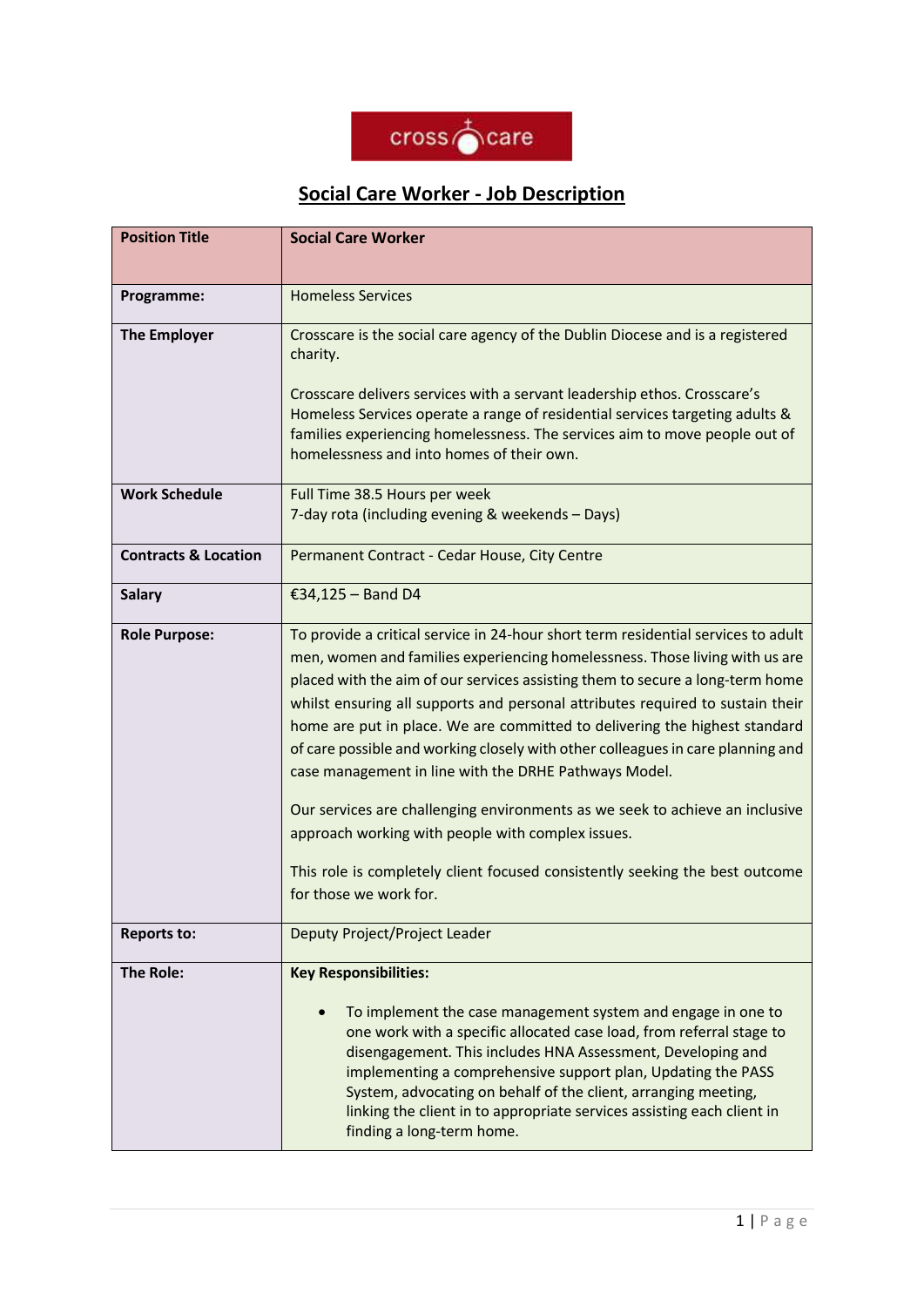|                                         | To engage with and build professional trusting relationships with<br>$\bullet$<br>individual service users and families, treating them with dignity and<br>respect, and working within the values of Crosscare<br>To carry out all duties connected with the operation of a residential<br>service, resolving conflict, responding to health issues, premise<br>management, taking referrals, welcoming and engaging with<br>residents<br>To liaise with and advocate to a broad range of external service<br>$\bullet$<br>providers in addition to internal services<br>To work effectively as part of a team and being open to reasonable<br>$\bullet$<br>requests from Project Leader/Deputy in order to ensure effective<br>working relationships and responses to residents                                    |
|-----------------------------------------|---------------------------------------------------------------------------------------------------------------------------------------------------------------------------------------------------------------------------------------------------------------------------------------------------------------------------------------------------------------------------------------------------------------------------------------------------------------------------------------------------------------------------------------------------------------------------------------------------------------------------------------------------------------------------------------------------------------------------------------------------------------------------------------------------------------------|
|                                         | To work within the policies of Crosscare and the standard operating<br>$\bullet$<br>procedures of the project<br>General<br>To assist and contribute to the quality agenda in order to ensure that<br>$\bullet$<br>a consistent delivery of service and quality standards are adhered to<br>in the project<br>To perform all the administrative duties relating to the role in order<br>$\bullet$<br>to ensure that the project runs smoothly<br>To observe all Health and Safety policies of the project and to be<br>$\bullet$<br>involved in continual quality improvement in order to ensure that<br>the security of the building is maintained at all times day and night                                                                                                                                      |
| <b>Essential</b><br><b>Requirements</b> | <b>Qualification Required</b><br>Minimum BA Degree in Applied Social Care, Addiction, Mental Health,<br>$\bullet$<br>Nursing, Psychology or equivalent full Level 7 awarded by the National<br>Qualifications Framework (NQF) QQI<br>OR<br>Applicants with a minimum of 5 years employment in a directly<br>transferable post will be considered for the post if they have<br>completed the DCU Homeless Intervention & Prevention or Care &<br>Case Mgmt. Certificate course and/or an NFQ Level 6 in Addiction<br>Studies and have demonstrable additional training as detailed below<br><b>Experience Required</b><br>A minimum of 1-year relevant employment working with similar<br>client group<br><b>Internal Candidates - A minimum of 6months relevant employment</b><br>working with similar client group |